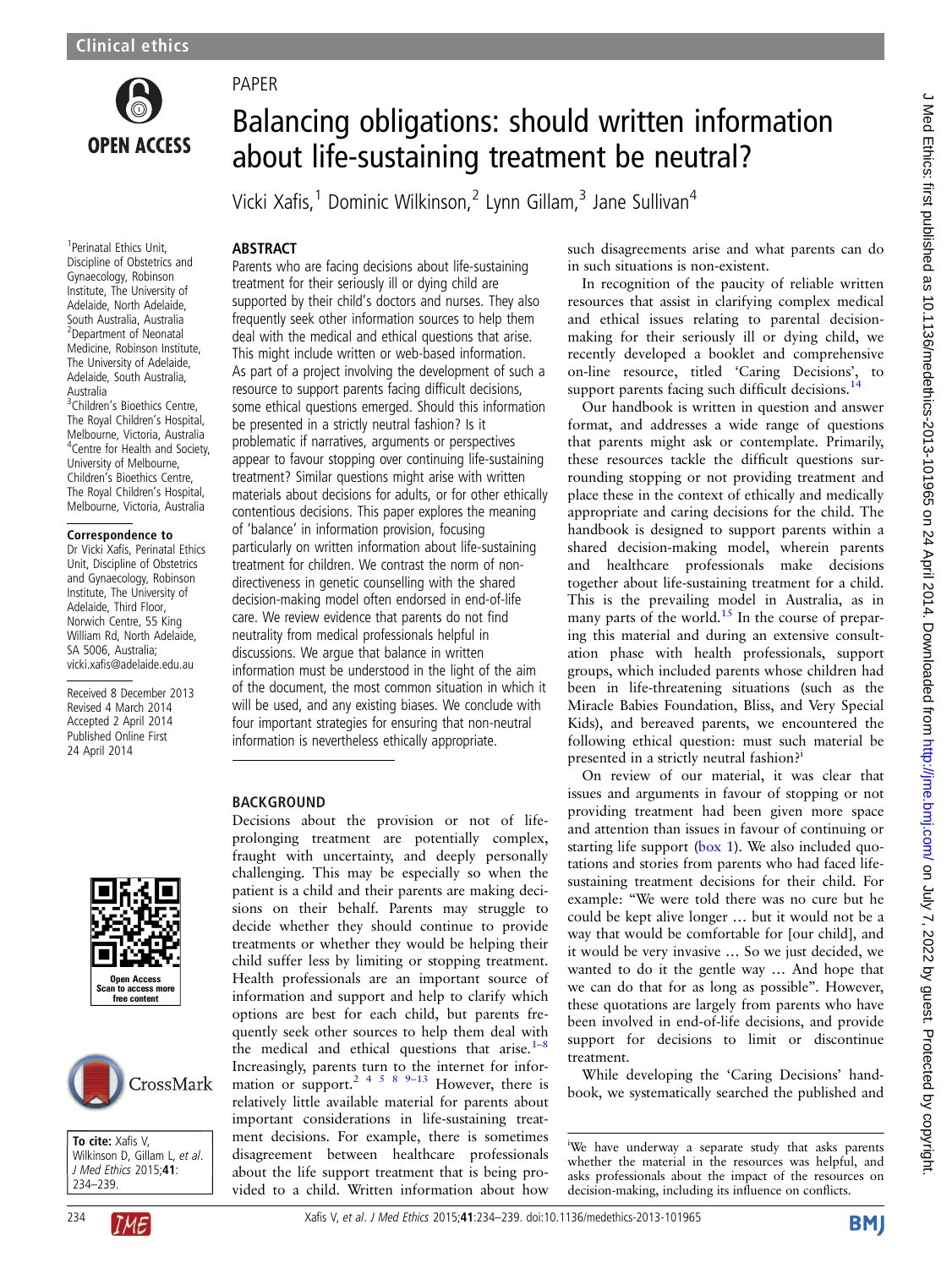# <span id="page-1-0"></span>Box 1 Excerpts from written information for parents about end-of-life decisions

Caring Decisions, Australia (non-neutral)<sup>14</sup>

"If I agree to stop life support, will people think I am a bad parent?"

"If the doctors are talking to you about life support for your child, it is because they are worried that continuing life support treatment would not be helpful.

Making a decision to stop life support in these circumstances is not a sign of being a bad parent. On the contrary, it can be the most caring, loving thing a parent can do for their child."

"Is stopping life-support treatment giving up on my child?"

"Sometimes families feel like they would be 'giving up', or letting their child down if they agree to stop life support treatment. As parents, you will never give up on your child. Your love for them will never stop. But you may need to give up on medicine or on medical treatments that are not going to work. Doctors cannot treat every sickness. Although we find it easier to accept the death of older people, sometimes children get sick too, and doctors cannot save them."

Hard Choices for Loving People, USA (non-neutral)<sup>[16](#page-5-0)</sup>

"Children with multiple organ system failure or those in the terminal phase of a disease have little chance of surviving CPR. What makes the decision to withhold resuscitation attempts on these little ones so difficult is the overwhelming sense of loss for the parents and for the medical staff. For a parent to say 'do not resuscitate' symbolizes the lost future of the child and lost hopes of the parents. The physician and other healthcare workers can help sort out the 'medical side' of this decision. The more difficult part is letting go." (p. 15)

Life's Toughest Moments, USA (non-neutral)<sup>[17](#page-5-0)</sup>

"Your healthcare team may have talked with you about your child's health status clearly not improving. They may have been, in essence, attempting to revive your child for hours, days, maybe even weeks or months. Although the process of trying to cure your child has gradually led to more and more treatments, CPR is the last possible option. There comes a time when curative treatment must shift to comfort treatment." (p. 3)

Making Critical Care Decisions for Your Baby, Bliss, UK (neutral)<sup>[18](#page-5-0)</sup>

"It might help you to know more about some of the care and treatment options for a very sick baby. The next section of this booklet explains what happens with each of these possibilities:

Continuing intensive care

Stopping intensive care

Moving to palliative care

Whichever option you and your baby's care team choose, the doctors and nurses will always work to keep your baby comfortable, relieve any pain and support you as a family." (pp. 8–11)

grey literature for written material to support parents facing end-of life decisions. Excerpts from some of these are included in box 1. Some of this material appears, like our own, to provide more support for withdrawing or withholding treatment, while other material is more neutrally written. Which is the better approach? Is it ethically problematic if narratives, arguments or perspectives appear to favour stopping rather than continuing life-sustaining treatment? In answering this question, we will focus on balance in written materials. However, some of this analysis is also relevant to verbal interactions between parents and healthcare professionals.

### NEUTRALITY IN INFORMATION PROVISION

It is helpful to have a clear definition of what we understand as being neutral information provision/counselling. One way of defining this is:

Neutral information provision: The presentation of opposing alternatives or points of view without communicating a preference or recommendation for any option presented.

Favouring one or the other alternative could be communicated overtly or it could be communicated more subtly by giving greater prominence to one of the alternatives either in space or time. Neutrality, therefore, appears to mandate giving equal weight to different options. In addition to equal weight given to different options presented, neutrality may also be

expressed via the choice of words and phrases used either verbally or in written materials.<sup>ii</sup>

Outside the medical context, when media outlets present information in an election campaign, for example, they are encouraged to remain neutral to the political parties and avoid direct or implicit favouring of any individual party. A number of Western democracies have varying levels of regulation or statutes that require the provision of equal airtime to political parties.<sup>19–21</sup> Such an approach in a democratic political context appears to be entirely appropriate.

Neutrality is sometimes endorsed for counselling about morally controversial medical decisions. In particular, genetic counselling following antenatal diagnosis is often encouraged to have a non-directive and value-neutral approach.<sup>[22](#page-5-0)</sup> While there is no single accepted definition of non-directiveness in genetic counselling,  $2^{324}$ it seems to be generally agreed that it involves the communication of all relevant information without the provision of advice or personal recommendations. $^{25}$  Support is provided to aid patients to make the best decision from their own perspective, but the counsellor does not guide them towards a particular decision.<sup>26 27</sup>

iiIn verbal exchanges, paralinguistic features such as voice quality, rate of speech, pitch and tone, as well as rhythm, intonation and stress, all provide nuanced meaning and are important features which reveal the speaker's attitudes and emotions. These features can therefore also communicate neutrality, or absence of, in verbal communication.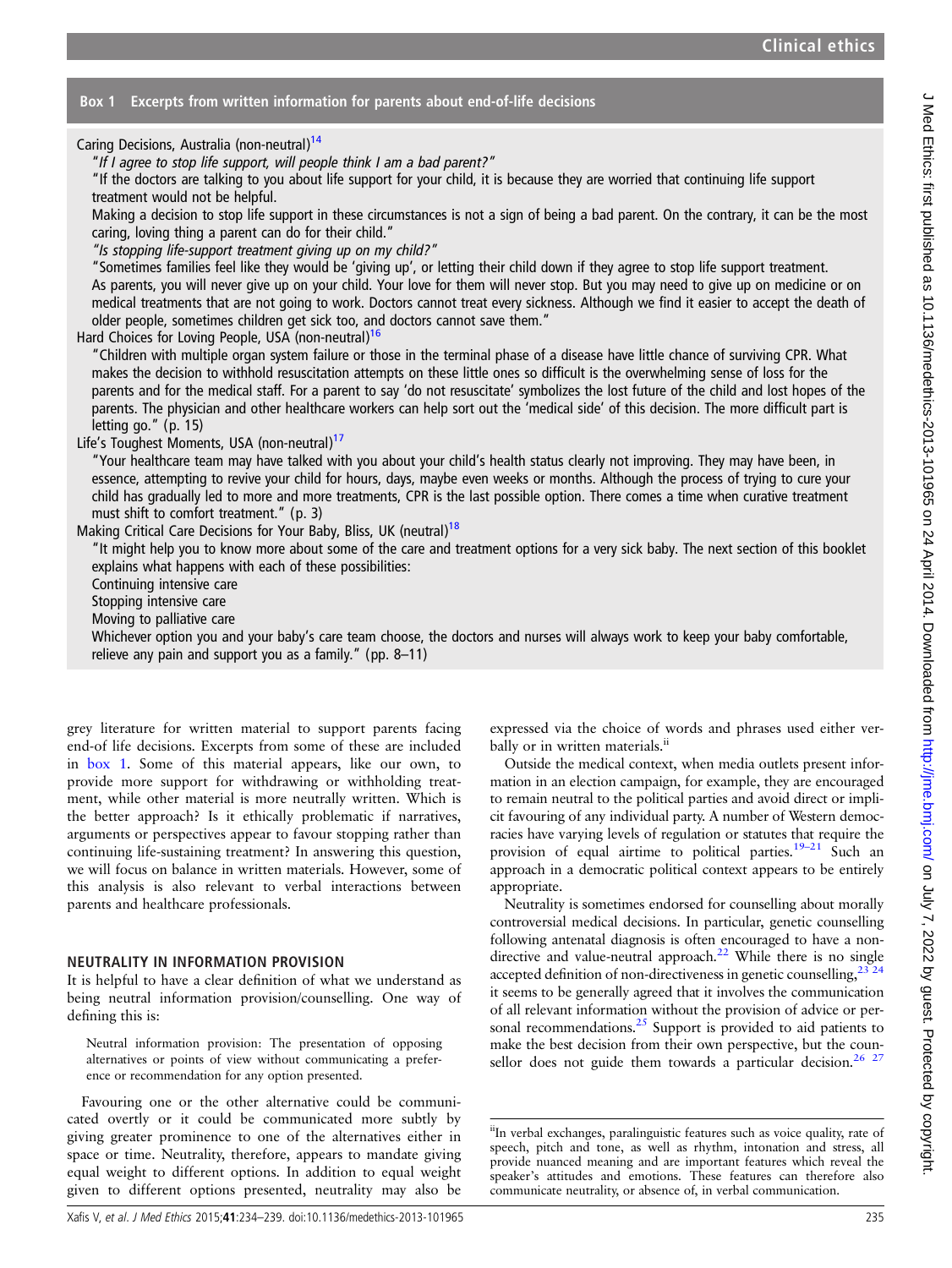Although non-directiveness has been criticised as not being feasible<sup>22  $\frac{27}{27}$  28 or useful,<sup>[29](#page-5-0)</sup> it still forms a key part of professional</sup> guidelines relating to genetic counselling.<sup>30 31</sup>

There is a range of reasons why neutrality is encouraged in genetic counselling. These include the importance of patient autonomy, the controversial and contested nature of decisions about termination of pregnancy, and a perceived need to distance medical professionals from concerns about eugenics.<sup>27</sup> Patient/parent decisions are closely linked to personal, religious, cultural and ethical values that may not be shared with health professionals. Although non-directiveness usually relates to counselling of patients, it has also been applied to written infor-mation about genetic counselling and prenatal decisions.<sup>[32](#page-5-0)</sup>

Similar sorts of considerations might be considered to be at stake for decisions regarding life-sustaining treatment for children, and so it might be thought that counselling or written material in this setting should also be neutral. On the surface, neutrality of information may appear to promote autonomous decision-making and be regarded as a morally appropriate approach to adopt both when speaking to parents and when preparing written materials for parents faced with such difficult decisions. For example, the booklet 'Making critical care decisions for your baby' produced by the charity Bliss in the UK, adopts such a neutral approach ([box 1](#page-1-0)). The booklet devotes equal space (half a page) to the three different options of Continuing intensive care, Stopping intensive care and Moving to palliative care (pp8–11) and does not appear to favour any of them. Interviews with a small group of Canadian neonatologists revealed that they sought to be objective and neutral when counselling parents prior to delivery of an extremely premature newborn infant. "I give them the most neutral information possible so that they could make the decision whether they want their child to be given care or not  $(p. 1492)$ ".  $33$ 

Is a neutral approach the right one for information provision and counselling relating to life-sustaining treatment decisions? While parents find certain verbal and non-verbal behaviours from healthcare professionals coercive and distressing, $\frac{5}{3}$  $\frac{5}{3}$  $\frac{5}{3}$  qualitative research with parents who have experienced the death of their child suggests that neutrality or non-directiveness may not always be seen as appropriate or desirable.<sup>[33](#page-5-0)</sup> In this large study interviewing parents whose child had died in neonatal intensive care, those parents who perceived that they had been left to decide about treatment for their seriously ill child without input from healthcare professionals later struggled with the moral acceptability of the decision they had made.<sup>[33](#page-5-0)</sup> In a Canadian study, parents reported that neutral provision of information without any other involvement from healthcare professionals was unhelpful; health professionals were reported to have delivered the scientific information and left, without developing any form of relationship, thus leaving parents unaided in the decision-making process.<sup>34</sup> In another study, Keenan and colleagues found that directiveness in counselling about resuscitation of extremely premature infants was not perceived as detrimental by parents.<sup>[35](#page-5-0)</sup> Interestingly, this study also found a discrepancy in perceptions of directiveness between genetic counsellors and mothers, with 67.7% of mothers indicating that the counsellor had made a treatment recommendation and only 27% of counsellors believing that they had made a recommendation.<sup>35</sup>

#### BALANCE IN INFORMATION PROVISION

If a neutral approach to information provision is not necessarily the right one, what are the alternatives? The concept of 'balance' may prove helpful:

Balanced information provision: The presentation of opposing alternatives or points of view with unbiased weight given to different options.

Balanced counselling or information provision might be appropriately neutral in some circumstances. However, where there is greater evidence or there are stronger normative reasons in favour of one option, a balanced approach will not be neutral between options. Correspondingly, in such situations a neutral approach would be decidedly unbalanced. So in defining 'balanced' information provision, the key is that any weight given to a particular option should be 'unbiased', in the sense that it is ethically justified weight.

While election coverage might be appropriately neutral, for other issues in public discourse a balanced approach would be preferable. For example, news services like the BBC have been criticised for attempting to remain neutral in their presentation of issues around climate change or immunisation scares.<sup>36</sup> A strictly neutral approach appears to lead to highly unbalanced presentation of issues and would seem to require giving, for example, equal weight to astrologers and to astrophysicists when discussing the movement of planets. When there is strong and clear scientific evidence in favour of one option or alternative, it is not credible to present these options/alternatives neutrally. The same would potentially apply where there are clearly stronger ethical arguments in favour of one option. To illustrate, a balanced but non-neutral approach would be more appropriate when presenting information about child-sex-slavery or female genital mutilation. Is a balanced, as opposed to a neutral, approach desirable for counselling about life-sustaining decisions? If there are some situations in which it is clear that withdrawing or withholding of treatment is the ethically more appropriate decision, then in these situations, balance rather than neutrality is required.

'Balanced information provision' gives unequal weight to options where there is stronger scientific evidence or stronger normative reasons in favour of a particular alternative. Although evidence and argument may both count in favour of limitation of life support in some circumstances (eg, in a child dying in intensive care despite maximal support), they would count against limitation of life support in other circumstances (eg, where a child is likely to survive with a good quality of life if treatment is provided). How would unequal weight be justified in written material where a specific child's situation is not known?

## IN FAVOUR OF THE 'BALANCED' APPROACH FOR COUNSELLING ABOUT LIFE-SUSTAINING TREATMENT

The most widely endorsed approach in counselling and decision-making involving parents of seriously ill or dying chil-dren is that of 'shared decision-making'.<sup>[37](#page-5-0)-40</sup> There are variations to the shared decision-making model but, in general terms, it involves parents to varying degrees with decisions made in accordance both with their preferred style of decision-making $4$ and the context within which the decision is being made.<sup>[33](#page-5-0)</sup> While researchers may develop clear-cut categories regarding decision-making models,<sup>42</sup> parents themselves often think of shared decision-making in different ways.<sup>[1](#page-4-0)</sup> The spectrum of parental involvement ranges from parent involvement in discussions but end-of-life decisions made by medical professionals,<sup>[41](#page-5-0)</sup> through consensus decision-making by parents and health professionals together, $42$  to final decisions being made largely or entirely by parents<sup>43</sup> with professional support.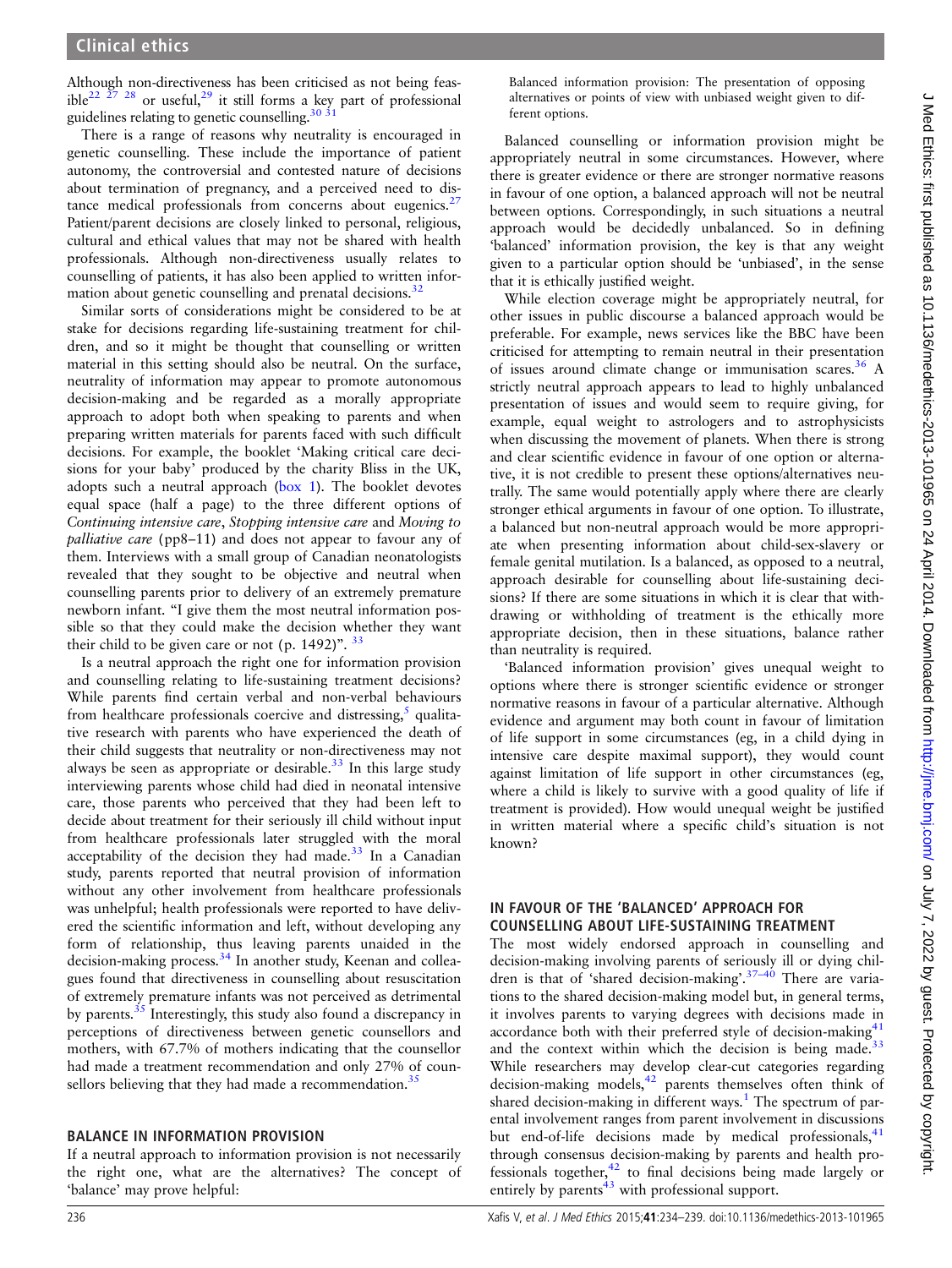There are several reasons why the shared decision-making model is appropriate for life-sustaining treatment decisions in children. Importantly, this approach eschews strict neutrality in information provision and counselling. Decisions require input from healthcare professionals as they have the medical expertise required to evaluate a child's likely prognosis and response to treatment. However, it is parents who have in-depth knowledge regarding what is best for their child, they are most affected by any decision made, and they know what course of action best fits with their values and beliefs or, when the child is older, their child's preferences. When values and beliefs are taken into account during the shared decision-making process, parents have reported less grief after the loss of their child.<sup>[42](#page-5-0)</sup> Parental involvement in discussions can prove extremely important in uncovering aspects relating to the child's history, personality, condition or treatment that might otherwise not have been discussed and which might be central to subsequent treatment decisions. Despite parents' desire to be involved in decision-making,  $33 \frac{42}{44}$  +4-[51](#page-5-0) some parents report that having full responsibility for decisions relating to withdrawing or withholding treatment is an unbearable weight to bear alone; therefore, sharing the burden of such decisions with medical professionals is welcomed by parents.<sup>33 41 42 44 52–54</sup> Even if parents take ultimate responsibility for the decision, it is still important for them to have information about what the doctors believe is the ethically appropriate decision. Provided this information is given sensitively and with clear explanation of the reasons, it need not be at all coercive. Arguably such information is a crucial part of the set of information that is material to a parent's decision, and therefore necessary if the parent's decision is to be an autonomous, well-informed one. This is why it is important for healthcare professionals not to remain neutral in the provision of medical facts but to signal which option is in the child's best interest taking into account all the relevant facts.

Shared decision-making necessarily supports a balanced approach to counselling, with health professionals providing advice or endorsement of options in accordance with parents' values and the professionals' assessment of the child's best inter-ests.<sup>[42](#page-5-0)</sup> One challenge, however, is whether this model of decision-making can be applied to written information. Such information is likely to be accessed by parents in a wide range of different situations. It is necessarily general in nature and cannot address the specific circumstances of particular children, nor can it be 'interrogated' for clarification to ascertain whether specific information relates to the specific circumstances of the persons reading it. It is also not possible to check the readers' understanding of the material. In addition, written material cannot take into account parents' preferred decision-making style and the level of support that they want or need.<sup>iii</sup> The on-line resource is slightly better placed to do so because it allows somewhat more scope for parents to seek out information specifically relevant to their situation. However, the wording of any section they choose to read is fixed and framed in a general rather than context-specific way. It is somewhat difficult, then, to see written information as contributing to a form of 'shared decision-making'.

One solution would therefore be for written material to be used as an adjunct to counselling by health professionals. 'Caring Decisions' emphasises that parents should discuss material that they have read with their child's doctors. It explicitly acknowledges the importance of shared decision-making. However, the question remains: if written material is going to be used in a variety of situations, and in conjunction with counselling, should it not be neutral?

A separate reason for providing more balanced material relates to the context in which decisions are made. The healthcare system is designed to preserve life and intently focuses on this aim (particularly in children). This introduces a bias towards the preservation of life that is deeply engrained both in Western thinking and in our healthcare systems. Parents rarely, if ever, have to specifically consent to providing intensive care or life support. In fact, in some contexts, there is such a great desire to preserve life from the healthcare professionals' perspective that parents' reasonable requests that life-sustaining treatment for their child be withdrawn are sometimes ignored or denied.<sup>[55](#page-5-0)</sup> Secondly, when faced with life-sustaining treatment decisions, most parents instinctively want everything possible done to preserve their child's life<sup>[2](#page-4-0)</sup>  $35\frac{43}{56}$  and often initially consider this to be the only acceptable option. Parents' strong and instinctive desire to preserve their child's life plays a significant role in the way they think about the course of action for their child. In essence, when we approach life-sustaining treatment decisions that parents have to make for their child, the scales are not evenly balanced to start with but are heavily skewed in favour of continuing or providing the child with treatment.<sup>iv</sup>

Awareness of the context for decisions, and the psychological and social pressures that parents as decision-makers face, was one of the motivations behind producing the parent handbook. It is likely that this also influenced the writing of other authors' material relating to life-sustaining treatment decisions. In general, parents or surrogates do not need support or help to make a decision to provide cardiopulmonary resuscitation, or intensive care, or continued medical therapy. The difficult decision for parents is the one to limit or withdraw treatment. The aim of our handbook was to openly and honestly discuss issues of withdrawal or limitation of treatment, and also to help families to come to terms with and to accept that such decisions were not merely alternatives to consider but could be the most caring decisions.

# CONCERNS ABOUT NON-NEUTRALITY

There are, however, arguments against non-neutral provision of information about life-sustaining treatment decisions.

# Inappropriate withdrawal/limitation of treatment

One potential concern is that written information apparently favouring withdrawal/withholding of treatment might influence parents and lead them to decide to stop or withhold treatment for their child when such a decision would be

iiiTechnology may overcome this limitation to some degree. For example, it may be possible to tailor on-line medical information to patient's informational needs at that specific moment as well as to their values. The on-line version of 'Caring Decisions' gives parents the option to self direct to particular questions or topics that are concerning them.

ivOne possibility is that in other cultures the context for end-of-life decision-making may lead to different conclusions. For example, if a culture already had a balanced perspective on end-of-life decisions, there would be no need for written material to give extra weight to withdrawing/withholding treatment. If a culture had an existing bias against continuing life support (for example in the setting of disability), balance would potentially require written information to emphasise the arguments in favour of continuing treatment. (We are grateful to an anonymous reviewer for this point.)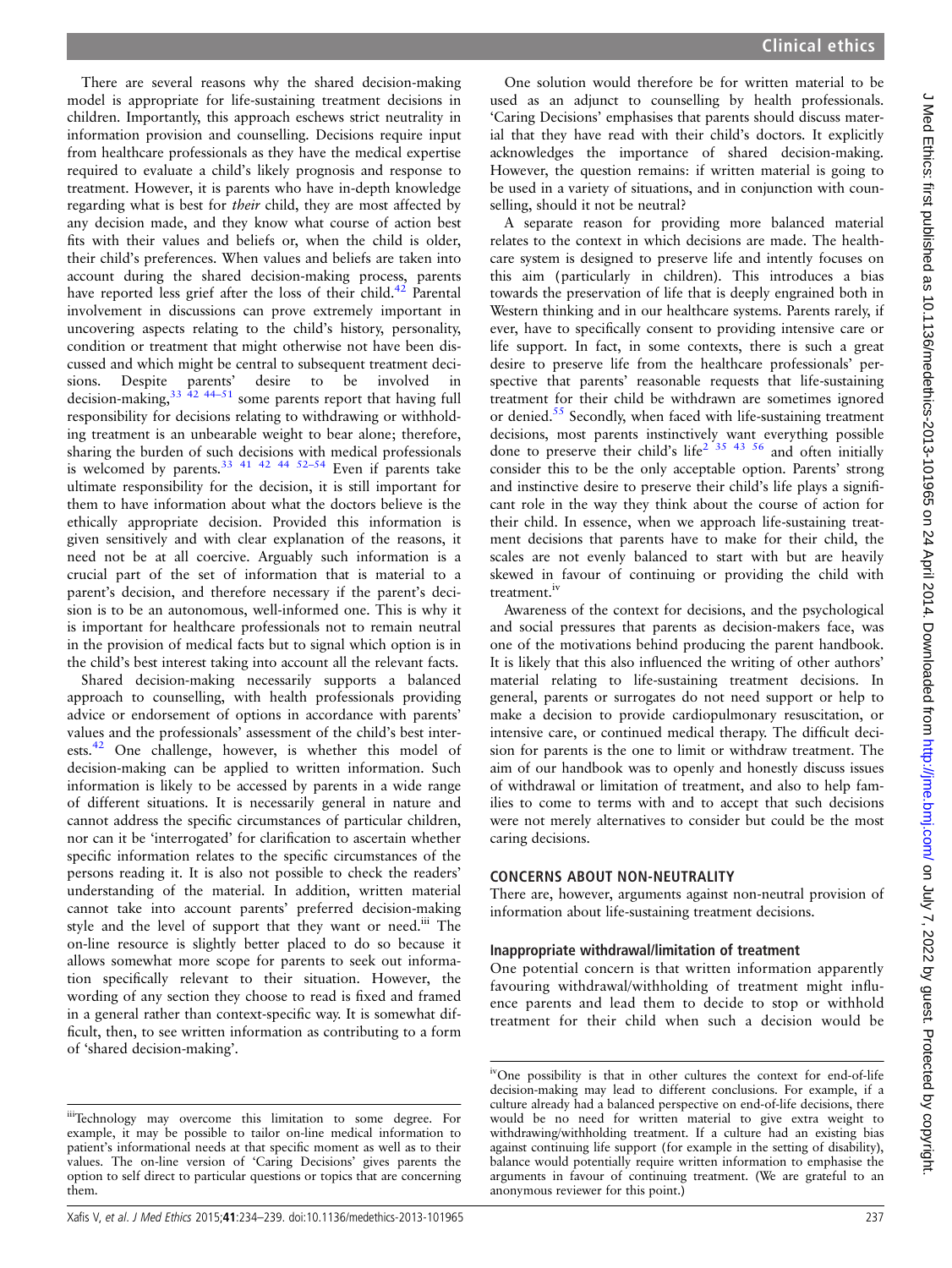<span id="page-4-0"></span>contrary to the child's best interests. For example, parents might not wish treatment because of concern about a newborn infant's future quality of life even though the child is likely to be only mildly impaired.<sup>[57](#page-5-0)</sup> This concern is unfounded, however, as it is inconceivable that decisions would be made in isolation from discussions with healthcare professionals. It also seems highly unlikely that healthcare professionals would agree to limitations of treatment that were not in a child's best interests. Professional guidance and legal precedents do not permit parents to decline clearly beneficial treatment.<sup>[37 58](#page-5-0)</sup> Given the strong legal, medical and social norms in favour of preservation of life, if there were a difference of opinion, treatment would almost certainly be provided or continued.

#### Coercion/autonomy

A second objection might be that written materials that favour non-treatment would be coercive or would undermine parents' autonomy to decide for their child. It is important to be clear about what we mean by coercion, and what we take to be autonomous decision-making. Coercion typically involves force, threats or undue influence $59$  designed to lead to a particular decision by someone in a less powerful position who typically stands to suffer if they do not comply. Not all influences on decisions are coercive.<sup>59</sup> Autonomous decisions do not necessarily need to occur in a vacuum, independent of any external influence $59$ ; indeed, if we take this to be the standard of autonomous decisionmaking, none of our decisions are truly autonomous. Parents who find themselves facing life-sustaining treatment decisions for their child may be vulnerable in many ways, including emotionally, psychologically, physically, socially and cognitively. However, the sensitive and compassionate articulation of difficult medical and ethical issues cannot reasonably be considered to be coercive.

# BALANCING OBLIGATIONS

We have argued in favour of adopting a balanced approach to the provision of written information for medical decisions. We have focused on life-sustaining treatment decisions in children, and argued that in this situation, written information does not need to be strictly neutral (and that there is benefit in nonneutrality). Similar considerations are likely to apply to other ethically contentious decisions.

However, where this approach is taken we propose three important strategies for achieving the right balance, and for ensuring that non-neutral information is nevertheless ethically appropriate.

- 1. First, written information should be provided as a supplement to appropriate counselling. Written material should make clear that the information provided is of a general nature and may or may not apply to specific cases. In 'Caring Decisions' we strongly encourage parents to discuss issues raised in the publication with their child's healthcare professionals.
- 2. Second, it is vitally important that written material addresses and explicitly acknowledges all options that could be appropriate. This means providing at least some weight to contrasting points of view and perspectives. For life-sustaining treatment decisions, even if greater emphasis is placed on decisions to withdraw or withhold treatment, it is important to clearly acknowledge that continuation or provision of treatment is sometimes both acceptable and appropriate.
- 3. Third, where material gives additional emphasis to some options, this should be acknowledged explicitly, and justified.
- 4. Finally, any such written information should be exposed to rigorous consultation and review processes involving patients/families and health professionals, as well as community agencies. If parents who have faced end-of-life decisions find the relative weight given to different options appropriate, we have strong presumptive evidence that the material is, in fact, balanced.

Acknowledgements The parent quotation is from Dr Jane Sullivan's doctoral research and has been included with permission. We are grateful to the parents who have offered not only their interview data for inclusion in the materials developed but who also kindly reviewed the hard-copy booklet and on-line materials we have developed. Finally, we thank the national and international experts who reviewed the material and offered insightful feedback, including questions raised in this paper.

Contributors All authors contributed to the conception, writing and editing of the manuscript.

Funding This paper was supported by funds from a Channel 7 Children's Research Foundation (Project ID 61112510). DW was supported by an early career fellowship from the Australian National Health and Medical Research Council (1016641). This work was also supported by a grant from the Wellcome Trust, (086041/Z/08/Z).

#### Competing interests None.

Provenance and peer review Not commissioned; externally peer reviewed.

Open Access This is an Open Access article distributed in accordance with the terms of the Creative Commons Attribution (CC BY 3.0) license, which permits others to distribute, remix, adapt and build upon this work, for commercial use, provided the original work is properly cited. See: http://creativecommons.org/ licenses/by/3.0/

#### **REFERENCES**

- 1 Einarsdóttir J. Emotional experts: Parents' views on end-of-life decisions for preterm infants in Iceland. Med Anthropol Q 2009;23(1):34–50.
- 2 Moro TT, Kavanaugh K, Savage TA, et al. Parent decision making for life support for extremely premature infants: from the prenatal through end-of-life period. J Perinat Neonatal Nurs 2011;25(1):52–60.
- Shaw A. 'They say Islam has a solution for everything, so why are there no guidelines for this?' Ethical dilemmas associated with the births and deaths of infants with fatal abnormalities from a small sample of Pakistani Muslim couples in Britain. Bioethics 2012;26(9):485–92.
- 4 Berg S. In their own voices: families discuss end-of-life decision making—part 2. J Pediatr Nurs 2006;32(3):238–42, 237.
- 5 Roscigno CI, Savage TA, Kavanaugh K, et al. Divergent views of hope influencing communications between parents and hospital providers. Qual Health Res 2012;22 (9):1232–46.
- 6 Davies B, Connaughty S. Pediatric end-of-life care: lessons learned from parents. J Nurs Adm 2002;32(1):5–6.
- 7 Brazy JE, Anderson BM, Becker PT, et al. How parents of premature infants gather information and obtain support. Neonatal Netw 2001;20(2):41–8.
- 8 Kowalski WJ, Leef KH, Mackley A, et al. Communicating with parents of premature infants: who is the informant? J Perinatol 2006;26(1):44–8.
- 9 Sharman M, Meert KL, Sarnaik AP. What influences parents' decisions to limit or withdraw life support? Pediatr Crit Care Med 2005;6(5):513–18.
- 10 Black BP. Truth telling and severe fetal diagnosis: a virtue ethics perspective. J Perinat Neonatal Nurs 2011;25(1):13–20.
- 11 Thiele P. Going against the grain: Liam's story. J Paediatr Child Health 2011; 47(9):656–8.

v We are grateful to an anonymous reviewer for this point. In the introduction to 'Caring Decisions' we note: "We have tried to provide a balanced perspective on end of life decisions, recognising that in some situations there may not be a single right answer and that it may be appropriate either to provide active life support, or to focus on comfort care. However, we are also aware that for many families the difficult decision, the thing that they find hardest, is to stop (or not start) life support. We have therefore placed a special emphasis on the reasons why it is appropriate and ethical to stop or avoid some treatments when a child is nearing the end of their life, and provide reassurance for families that these decisions are common".